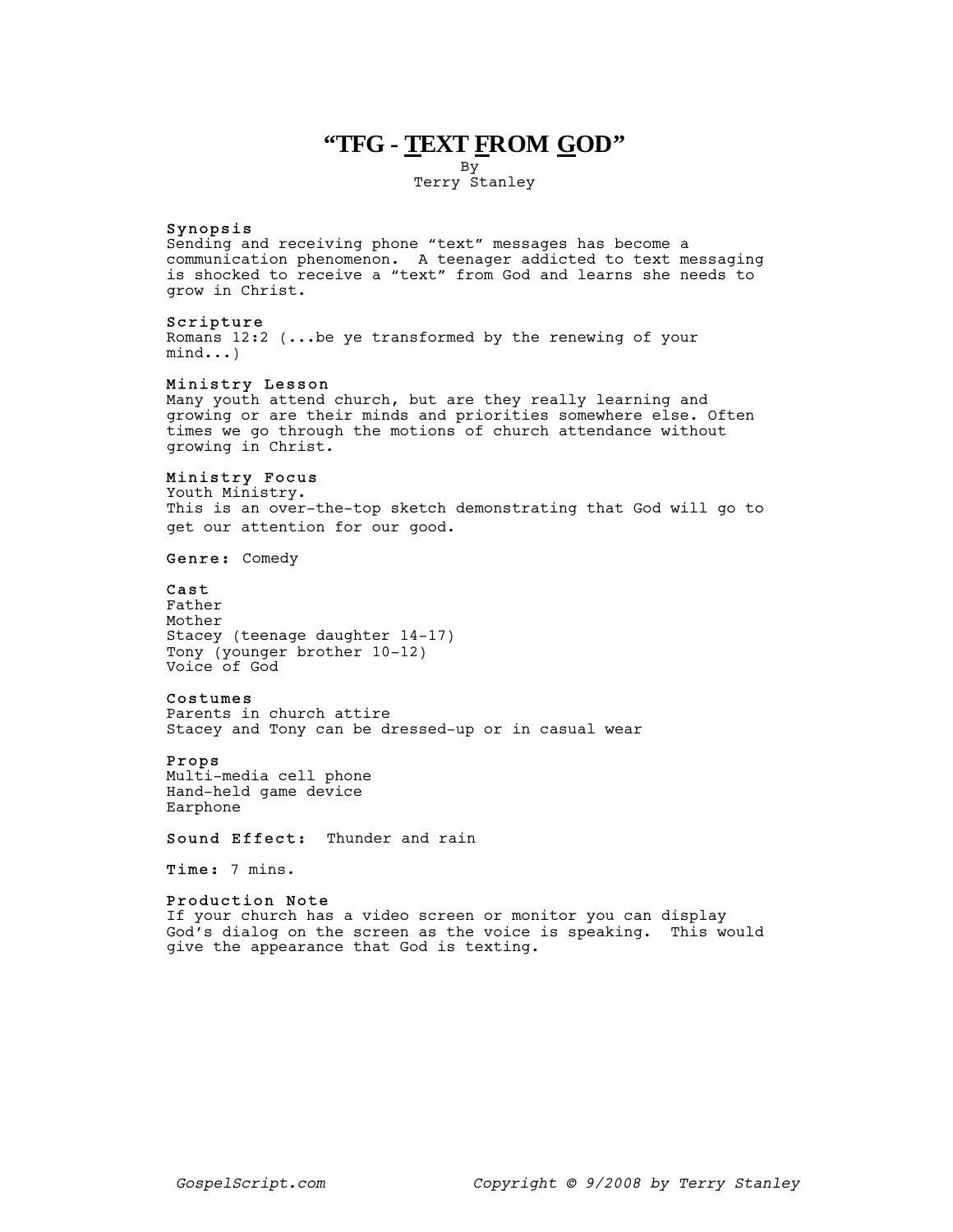#### "TFG"

#### INT. HOME

THE FAMILY ENTERS - RETURNING HOME FROM SUNDAY WORSHIP SERVICE. STACEY (WEARING EARPHONES) IS WALKING BEHIND THE PARENTS LISTENING TO MUSIC ON HER WIRELESS MULTI-MEDIA DEVICE. TONY IS ACTIVELY INTO HIS GAMEBOY.

### FATHER

It's good to be home. That was a good sermon today. (takes off suit coat and loosen necktie)

### MOTHER

I'll get dinner ready as soon as I get out of these shoes. (removes shoes). Whew! (to daughter) Stacey, can you take the salad out of the refrigerator?

DAUGHTER (STACEY) DOESN'T HEAR. SHE IS CONSUMED IN LISTENING TO MUSIC.

### MOTHER

(shouting) Stacey!

### STACEY

Huh? (slowly removes earphones)

#### MOTHER

Will you please put that phone down and do what I said.

### STACEY

(Whining) Whaaaaat?

### FATHER

Look young lady, don't "whaaaat" your mother. (humbly) Even I can't do that.

### MOTHER

I said, take the salad out of the refrigerator so I can get dinner ready.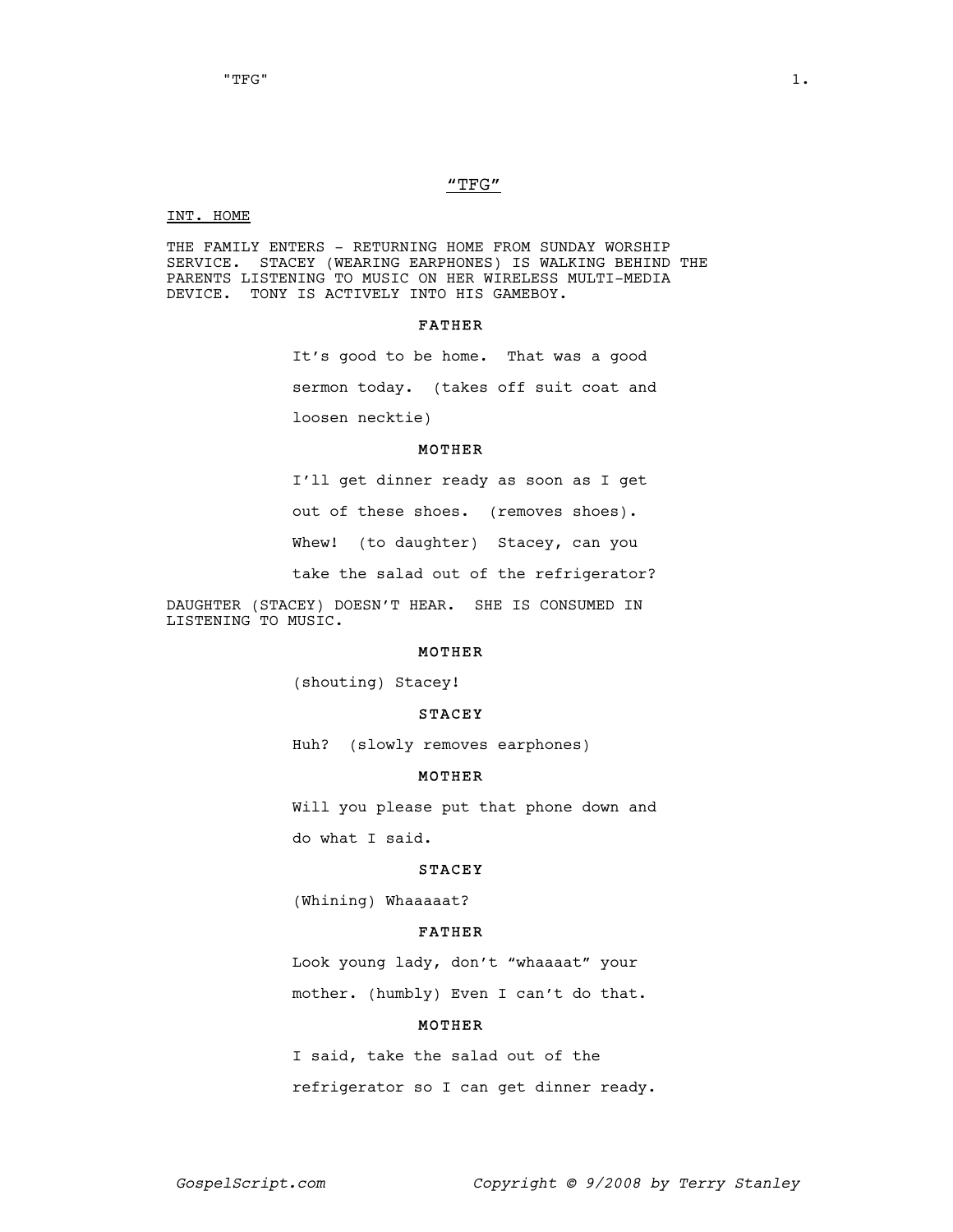#### FATHER

Maybe if her ears weren't glued to that (pointing) phone thingy, she might hear something.

TONY LAUGHS AT STACEY. STACEY PUSHES TONY.

# TONY

Hey Dad, she hit me.

STACEY AND TONY ARGUE BACK AND FORTH.

# FATHER

(to Kids) Hey! Hey! Don't start. (Kids settle down). (to Stacey) And why did that phone keep buzzing during service?

### STACEY

M-B-F-W-T-M

### FATHER

What?

### STACEY

M-B-F-W-T-M - My best friend was texting me.

#### FATHER

Well, why didn't you just say that? (to mother) Does she still speak English?

### MOTHER

Stacey, you fumbled with that...that phone radio thing all during service. You didn't hear a word the Pastor said.

### STACEY

It's not a phone radio thing. It's the new Legend G3 Multi-Media Digital Life Assistant.

### FATHER

What?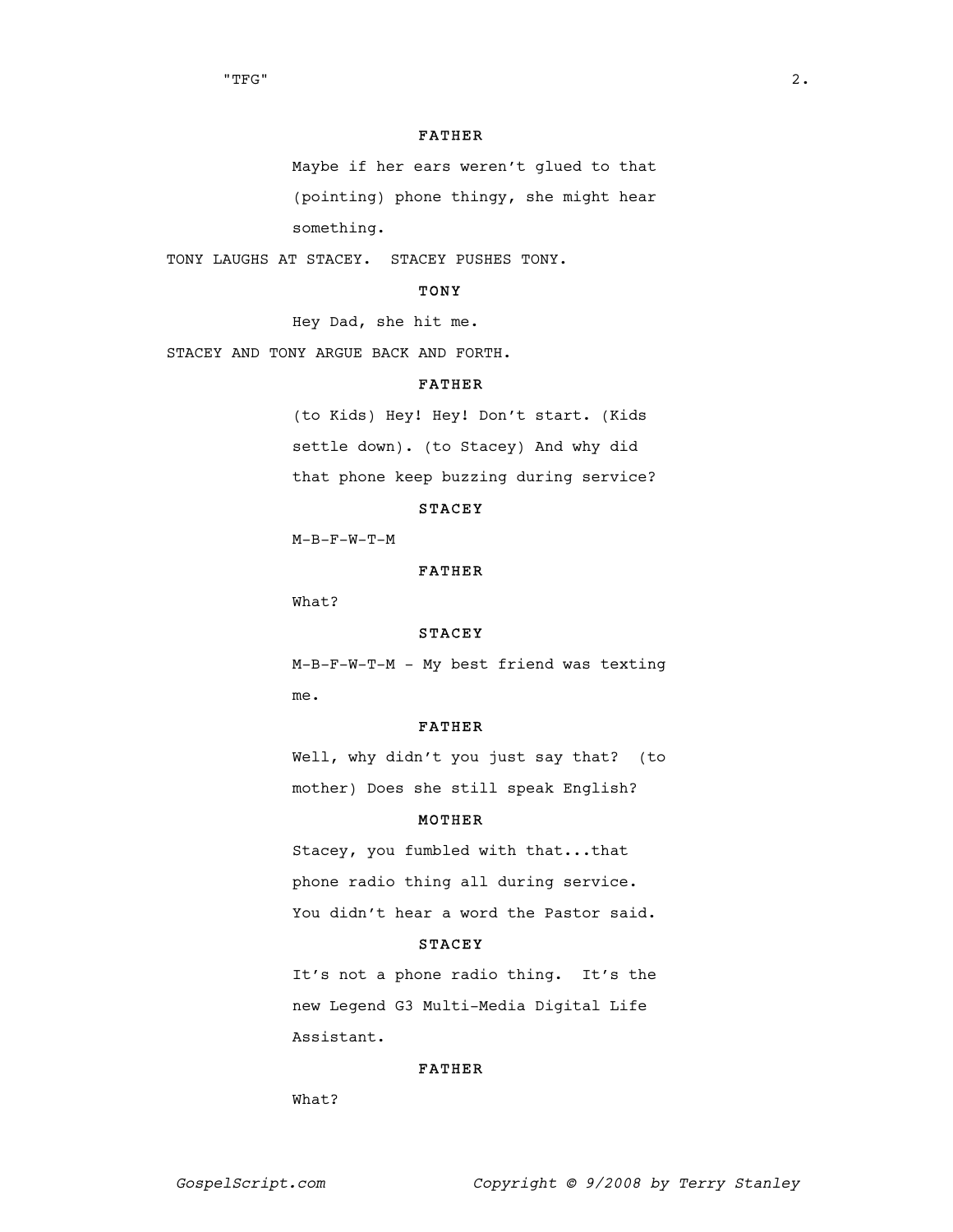#### STACEY

The L-G-M-M-D-L-A.

### MOTHER

Well, you just G-T-S-B-I-B-T-P.

### STACEY

(gives in) OK

# FATHER

(to wife) Honey, what did you say?

### MOTHER

"Get the salad before I break the phone".

WIFE GRABS SHOES AND LEAVES. FATHER FOLLOWS

### FATHER

(shocked) Wow honey, I didn't know you knew how to speak in "text". (pause) Is that like speaking in tongues?

MOTHER AND FATHER ADLIB AS THEY EXIT.

# STACEY

(tries to shift responsibility) Tony, get the salad out the refrigerator.

### **TONY**

Nope. Ma told you to do it. She said, (talking like their mother) "Get the salad before I break the phone". (starts to laugh)

### STACEY

(flops down in chair) As soon as I get the salad, she's gonna' make me get the chicken. As soon as I get the chicken, she's gonna' make me cook dinner.

SOUND EFFECT: BUZZ FROM PHONE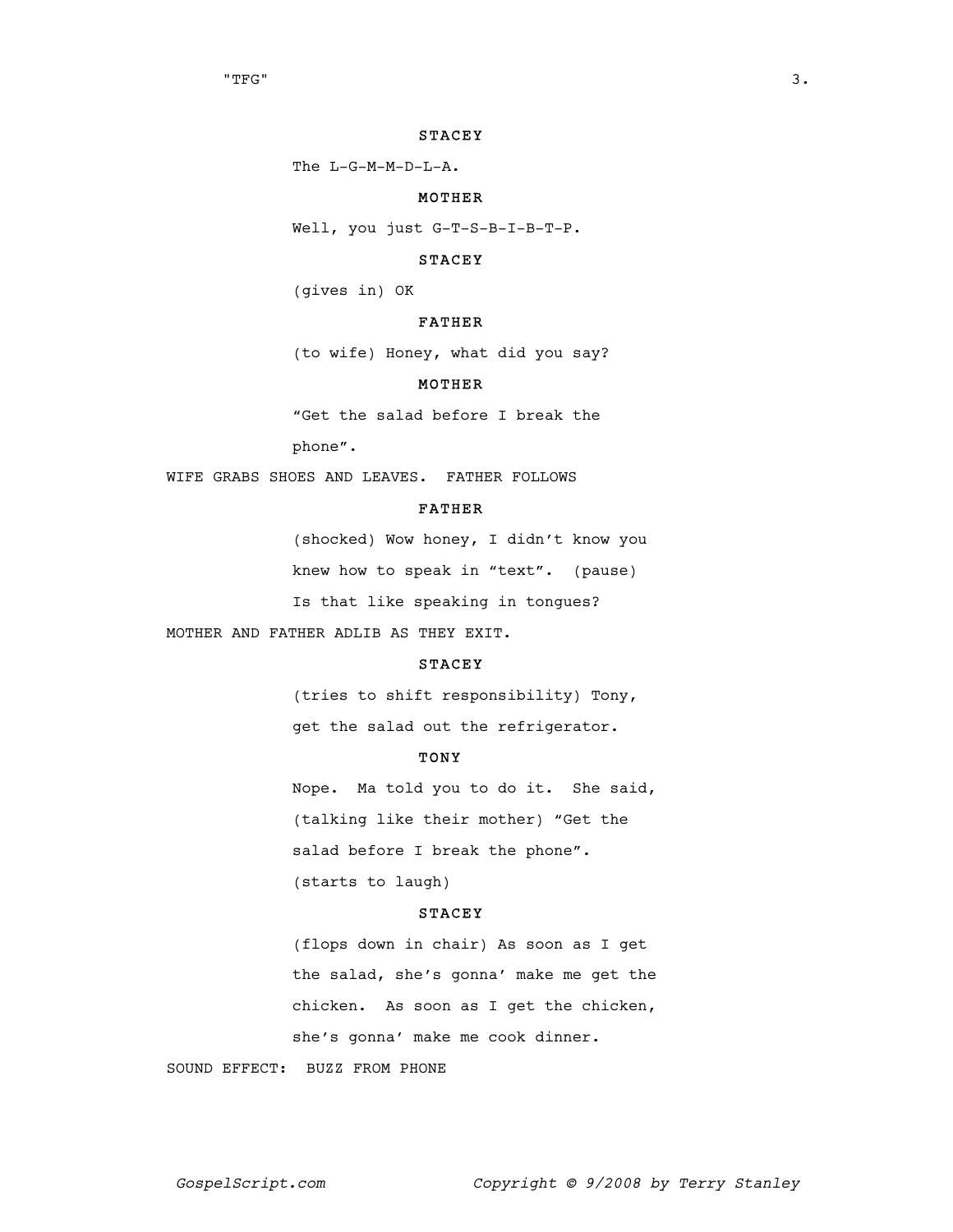#### STACEY

Someone is texting me. It's probably my

BFF Rose.

STACEY PRETENDS TO READ TEXT MESSAGE AS THE VOICE OF GOD SPEAKS THE TEXT.

# GOD (O.S.)

Hi, this is G-O-D.

#### STACEY

G-O-D, I'm not familiar with that. (text back aloud) D-I-K-U - do I know you?

# GOD (O.S.)

G-O-D!

### STACEY

(talks to herself aloud) I don't know that acronym. I thought I knew them all. I'll ask. (texting) Oh my God O-M-G, I feel so embarrassed, who are you?

### GOD (O.S.)

That's right, I am GOD, the creator of the universe, your heavenly father.

### STACEY

GOD!

#### TONY

Who? (rushing over to Stacey).

### STACEY

That's what the text says. That's impossible. (texting) B-F-R Be for real. Prove it.

# GOD (O.S.)

How?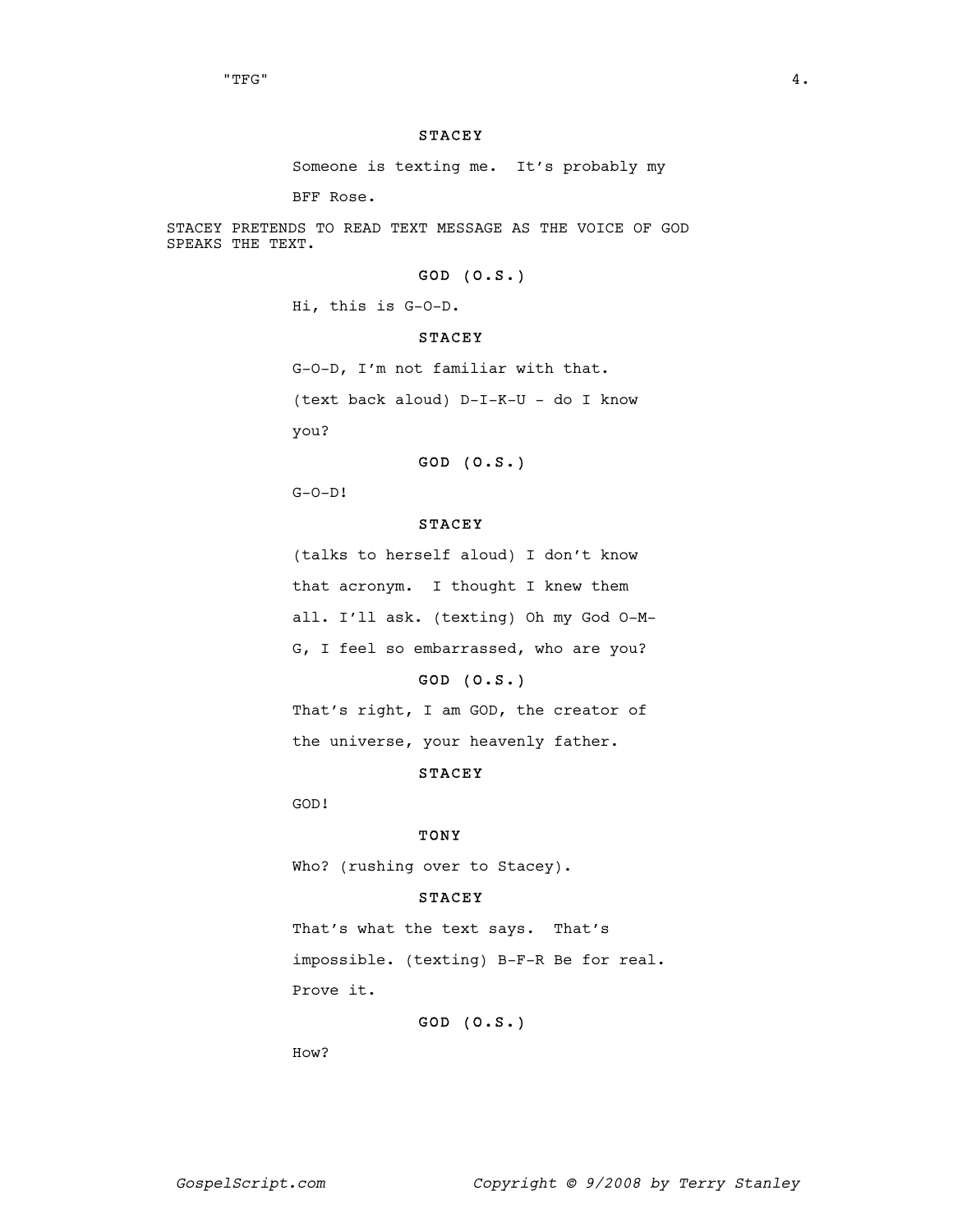#### STACEY

(thinking - texting) Well, it's a sunny

day, so make it rain, right now, at this

very moment.

SOUND EFFECT: THUNDER STORM AND RAIN.

STACEY NEARLY FALLS OUT OF THE CHAIR WHEN SHE HEARS THE THUNDER. SHE RUNS TO A NEARBY WINDOW AND SEES THE RAIN.

### STACEY

(scared - texting) Okay stop it, right

now!

SOUND EFFECT: STOPS IMMEDIATELY

### **STACEY**

(texting) Oh wow, O-M-G for real!

# TONY

You playin' with God, I'm gonna tell

Dad!

### STACEY

Wait a minute. Let's find out what He

wants.

TONY READS GOD'S TEXT WITH STACY

### STACEY

(texting) Why R U texting me?

### GOD (O.S.)

We haven't talked in a while.

#### STACEY

(making excuse - texting) I...I've been busy with school.

# GOD (O.S.)

I just want to know if I'm important to U.

### STACEY

(texting) Yes, U R everything to me. (reading)